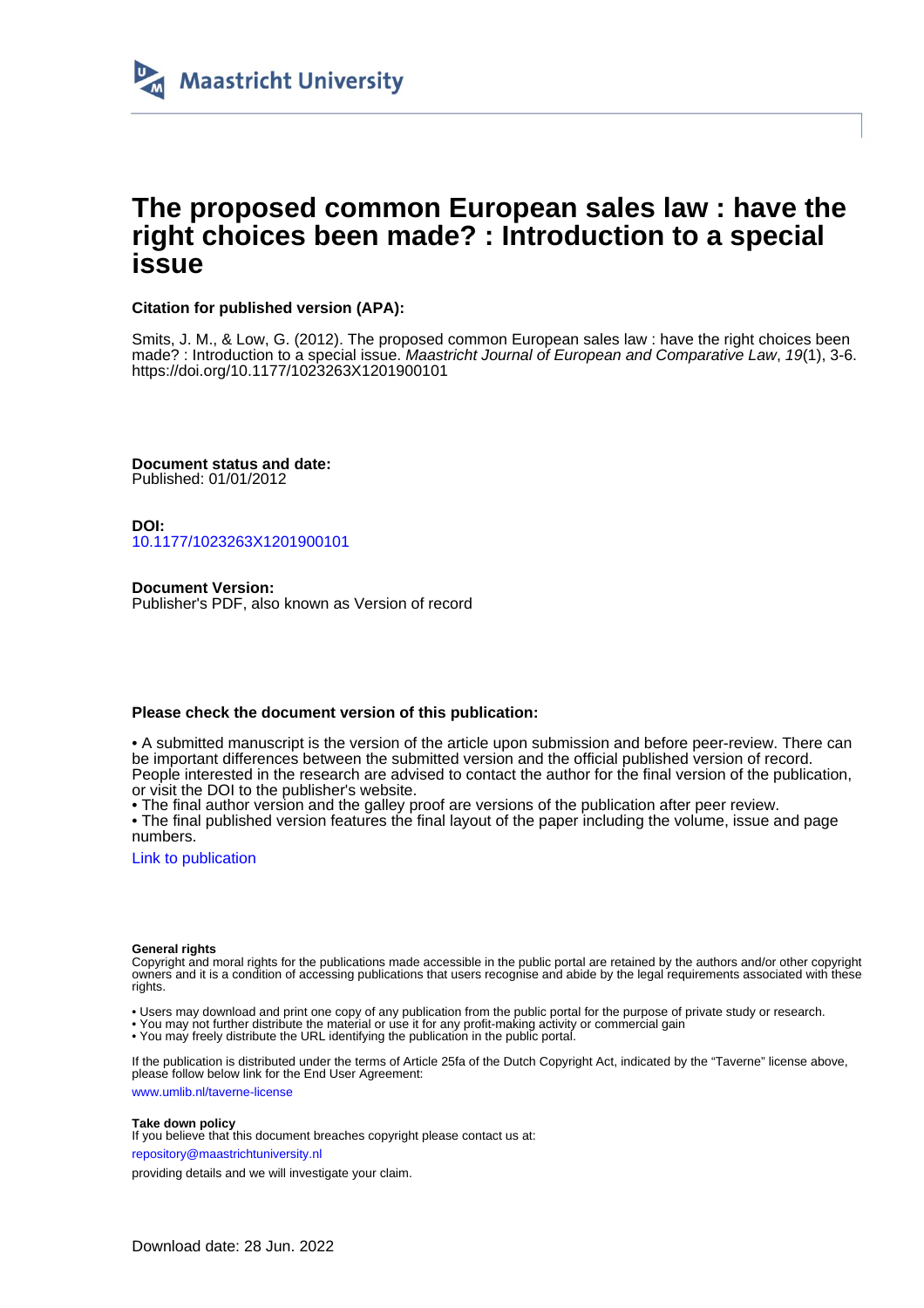## GUEST EDITORIAL

# **THE PROPOSED COMMON EUROPEAN SALES LAW: HAVE THE RIGHT CHOICES BEEN MADE?**

## **Introduction to a Special Issue**

GARY LOW<sup>\*</sup> and JAN SMITS<sup>\*\*</sup>

It is an oft-heard refrain that differences in contract law generate unnecessary transaction costs for firms and legal uncertainty for consumers. The net effect of this complex regulatory environment would be an unrealized potential of  $\epsilon$  26 billion, or, as European Commissioner Viviane Reding pointed out during a recent press conference, the equivalent GDP of Lithuania.

To identify specific problems in contract law, as well as to determine the correct course of action the European Union ought to take, the European Commission launched a decade-long consultation process.<sup>1</sup> The academic community has been at the forefront of this process, recently producing the voluminous Draft Common Frame of Reference2 and the Feasibility Study of the Expert Group on European Contract Law.3 With the publication of the 2010 Green Paper on options towards a European contract law (the 2010 Green Paper),4 what started out as tentative political and academic gestures towards harmonization in this area of law, have now geared towards legislative reality – this is clear from the passage of the Consumer Rights Directive<sup>5</sup> and, more recently, the proposed Common European Sales Law (CESL).6

Assistant Professor of Law, Maastricht University.

<sup>\*\*</sup> Professor of European Private Law, Maastricht University.

<sup>1</sup> Commission Communication from the Commission to the Council and the European Parliament on European contract law, COM (2001) 398 final.

<sup>&</sup>lt;sup>2</sup> C. von Bar and E. Clive (eds.), *Principles, Definitions and Model Rules of European Private Law - Draft Common Frame of Reference (DCFR)* (Sellier European Law Publishers, Munich 2009).

<sup>&</sup>lt;sup>3</sup> A European contract law for consumers and businesses: Publication of the results of the feasibility study carried out by the Expert Group on European contract law for stakeholders' and legal practitioners' feedback, http://ec.europa.eu/justice/contract/files/feasibility\_study\_final.pdf (last visited on 26 February 2012).

<sup>4</sup> Green Paper from the Commission on policy options for progress towards a European contract law for consumers and businesses, COM (2010) 348 final.

<sup>5</sup> Directive 2011/83/EU of the European Parliament and of the Council of 25 October 2011 on consumer rights, [2011] L 304/64.

<sup>6</sup> Proposal for a Regulation of the European Parliament and of the Council on a Common European Sales Law, COM (2011) 635 final.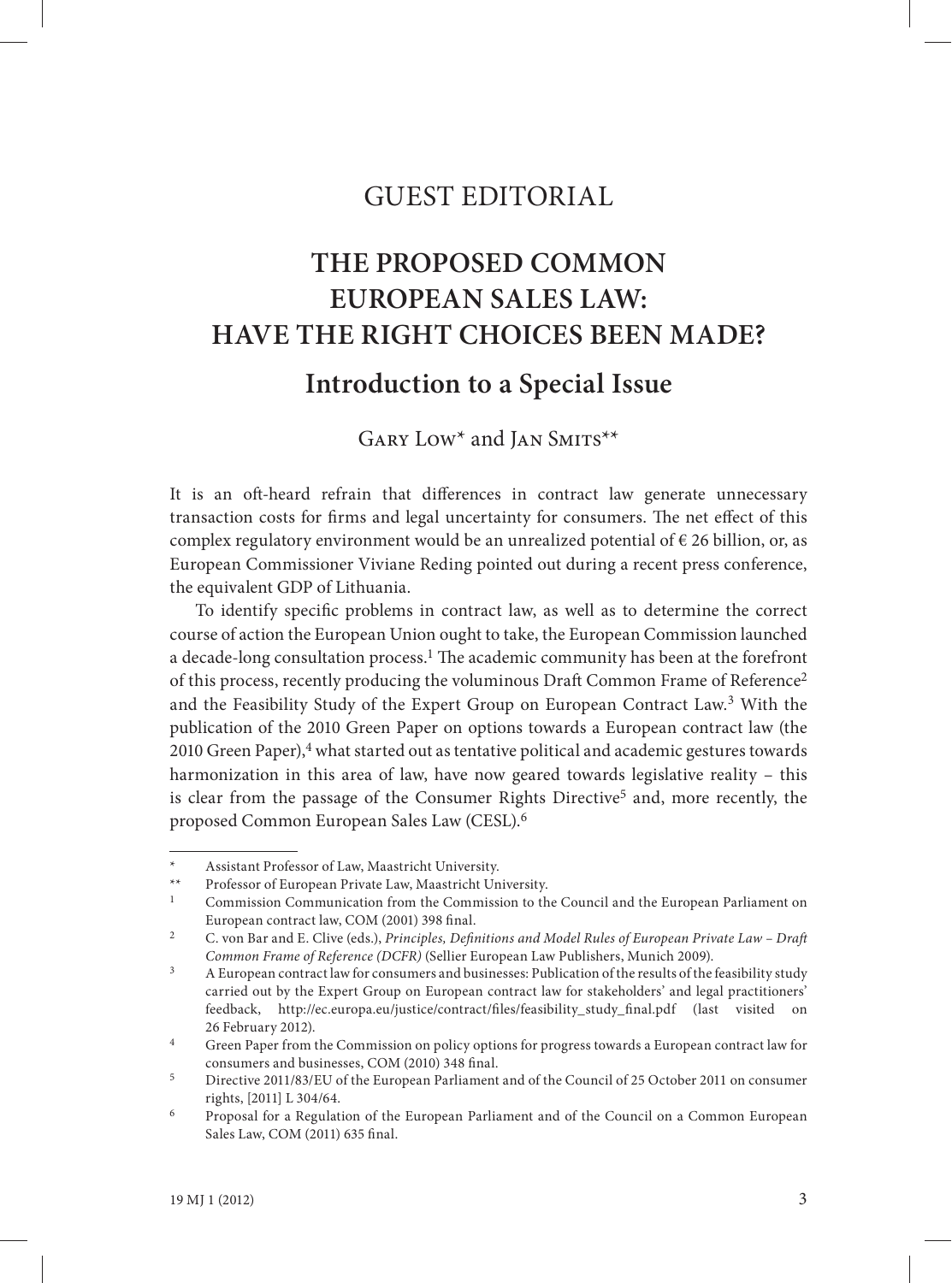#### Guest Editorial

The 2010 Green Paper identified problems caused by legal diversity in businessto-consumer (B2C) as well as business-to-business contracts (B2B). Within B2C transactions, divergent mandatory consumer legislation will remain in place in spite of the future introduction of the Consumer Rights Directive. As regards B2B transactions, the lack of a truly pan-European set of contract laws, whether mandatory or facilitative, would in the view of the European Commission mean that firms will constantly have to incur transaction costs to adapt their transactions to a variety of national laws.7

This Green Paper opened a consultation process on what a suitable solution to these problems ought to be, if it exists at all. Specifically, it was put on the political agenda whether the Union measure should take the form of a mere inter-institutional toolbox or an optional instrument or a European Civil Code and what the material scope of this measure ought to be.<sup>8</sup> These, amongst others, require that choices be made in relation to the measure's legal basis, how it fits in with the current regime for private international law, as well as its relationship with other applicable contract and consumer rules.

The Commission made clear its choices on 11 October 2011 – the date the proposal for a Common European Sales Law was proposed. This proposal is based on Article 114 TFEU and is in the form of a Regulation. It requires parties to opt-in to a set of common European contract law rules. As with other European measures of an optional nature,<sup>9</sup> the CESL does not replace national contract laws, but coexists with them. Unlike these other instruments, however, the regulatory technique chosen is to embed the CESL within national legal systems. In terms of scope, it governs the contract of sale. It covers both B2C and B2B contracts, though with regard to the latter there are certain limitations on applicability. It is intended for cross-border transactions, and, if individual Member States permit, also for domestic transactions. It contains general contractual as well as consumer protection rules.

It is clear that certain choices have been made, but are these the *right* ones? This was the question discussed at a Maastricht European Private Law Institute round table conference held in Brussels on 9 December 2011. Perspectives were drawn from the stakeholders in the development of European contract law: academia, legal practitioners and professionals, lobby groups, and the European institutions. The five articles in this special issue are the fruit borne of this round table.

Eric Clive provides a succinct overview of the form and content of the CESL, introducing aspects of the instruments picked up by the other contributors. Clive doubts the logic of confining the CESL to only cross-border transactions but not to domestic transactions, of limiting its applicability in commercial transactions to where one of the parties is a Small or Medium Sized Enterprise (SME), and the onerous procedure

Commission Green Paper, COM (2010) 348 final, p. 4-7.

<sup>8</sup> Ibid., p. 7–14.

<sup>9</sup> See J. Smits, 'Optional Law: A Plea for Multiple Choice in Private Law', 17 *MJ* 4 (2010), p. 347–352; see also in this issue G. Low, '*Unitas via Diversitas*. Can the Common European Sales Law Harmonize through Diversity?', 19 *MJ* 1 (2012), p. 132–147 for a brief survey of optional instruments within the European Union.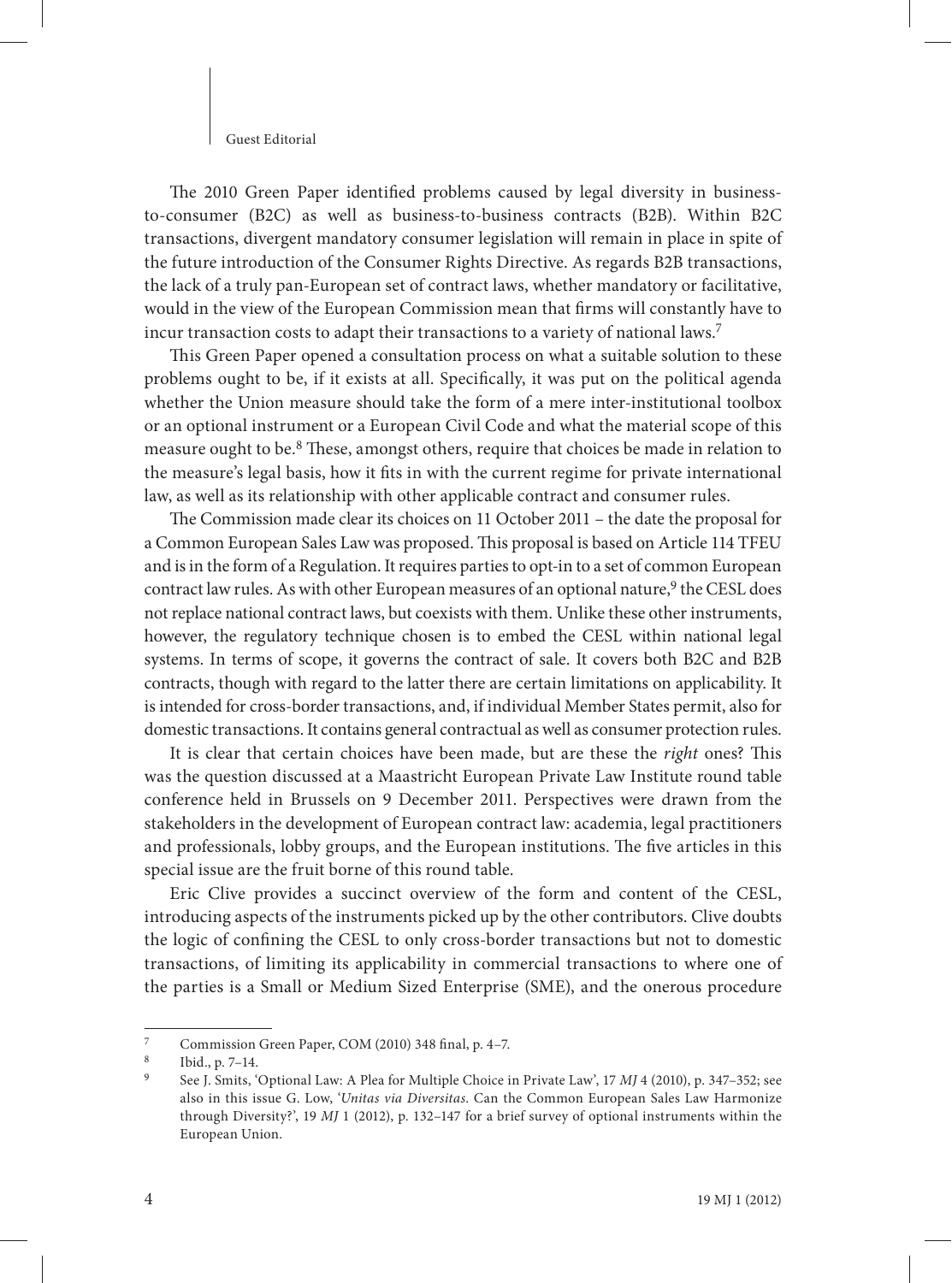for opting-in to the instrument. In his view, no outrightly wrong choices were made, though some (as just pointed out) may be open to debate. What is prominent from this contribution is the argument to extend the scope and ambit of CESL. After all, who's afraid of a mere optional instrument?10

Gary Low discusses whether the right legal basis – Article 114 TFEU – undergirded the CESL. In his view – a point which Clive also makes – much turns on the ability to distinguish a *European Cooperative Society*, which clearly states that Article 114 TFEU is the incorrect legal basis for instruments such as the CESL, where the optional nature of it makes it apparent that they do not approximate the Member States' laws. Low suggests that the choice of Article 114 TFEU is not outrightly wrong, and advances two alternative arguments that could justify its correctness. The first is to conceive of the CESL as an intermediate step towards approximation. The second plays on the fact that the CESL as a second national regime *ipso facto* creates a uniform set of national laws across the single market. Either way, the lack of jurisprudence on the matter leads him to conclude that the matter may be a suitable test case on whether Article 114 TFEU may be used to achieve *unitas via diversitas*. Indeed, this choice of legal basis does stoke fears that the instrument may in fact be less optional than it appears to be.<sup>11</sup>

Giesela Rühl offers the perspective of private international law, a topic of fundamental importance regarding the CESL, especially since the entire point of the instrument is to avoid the applicability of different contract and consumer regimes to any one transaction. According to Rühl, it is the right choice to make the agreement to apply the CESL, governed by the CESL's own rules. That having been said, she does not find favour with the proposal's second-regime technique, thus avoiding from the outset the applicable rules of private international law. In a convincing manner, she argues that the better choice would have been to have the CESL defined as a uniform law with its own scope of application, quite apart from and taking precedence over rules of private international law.

Nicole Kornet considers whether the CESL solves the problem of legal complexity in the context of its relationship with the Vienna Sales Convention (CISG). It is one that – remarkably so – has not received as much attention as it deserves, and is therefore a welcome contribution to the present debate. Drawing from the wealth of material on the CISG, Kornet displays a healthy scepticism of the utility of the CESL, both of which appear to serve similar functions. Focusing on B2B contracts, she notes that the problem of diversity in this area is already partly solved by the CISG. Furthermore, she warns that

<sup>10</sup> See for instance M. Hesselink, 'An Optional Instrument on EU Contract Law: Could it Increase Legal Certainty and Foster Cross-Border Trade?', in M. Hesselink et al. (eds.), *Het Groenboek Europees*  Contractenrecht: Naar een optioneel instrument? (Boom Juridische Uitgevers, The Hague 2011). On a similar note, see L. Nottage, 'Who's Afraid of the Vienna Sales Convention (CISG)? A New Zealander's View from Australia and Japan', 4 *Victorial University of Wellington Law Review* (2005), p. 815 et seq.

<sup>&</sup>lt;sup>11</sup> See also in this issue U. Pachl, 'The Common European Sales Law – Have the right choices been made? A consumer policy perspective', 19 *MJ* 1 (2012), p. 180–194 for the perspective that the CESL is not optional for consumers.